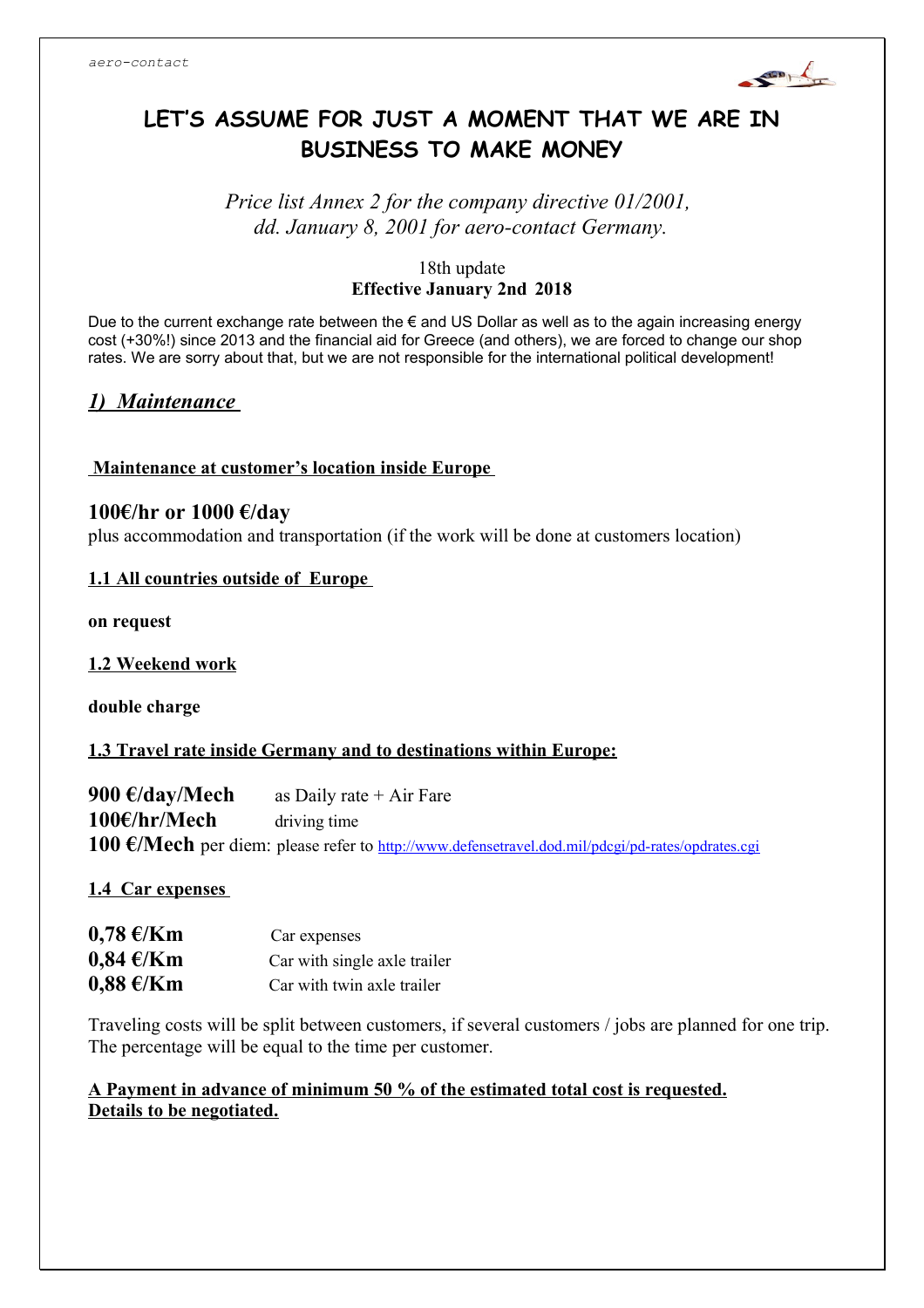

## *2) R & D, Trouble shooting / Maintenance Instructions / Telephone consulting / Email consulting*

**100 €/hr**, if performed by Mr. Rehn or his employees of *aero-contact.* With sending an email, making a phone call to aero-contact for assistance or consulting, the customer confirms that he is aware of our business terms and conditions. Excluded from that is information on our web site; that's for free!

**Weekend charges apply!**

#### *3) Spare parts identification for customers*

If customers do not order parts with the correct P/N from the Illustrated Parts Catalogue, a fee of **25 € per item** will be charged for the identification of parts.

#### *4) Log Book translation / evaluation*

A)  $400 \text{ } \epsilon$  per log book set will be charged. If the log book translation will be done in Germany, then shipping cost and, if applicable, custom duties will be added.

B)  $100 \text{ }\epsilon$  per single log book.

C) **200 €** per Airplane and Engine history check and Parameter evaluation.

## *5) Engine adjustment*

*Note: After the engine manufacturer's rules, the engine adjustment must be done by two engineers, based on their independent adjustment preparation / calculation.* 

**50 € basic fee** for engine log book and FCU analysis, including engine run up and parameter evaluation, **plus**  $\epsilon$  **70** for each adjusted parameter. Log book entries are included.

If Mr. Rehn or another approved engineer is requested to do the consulting work in Germany (outside of the USA), then **100**  $\epsilon$  per parameter to be adjusted will be charged. The Log book and FCU copies have to be provided by fax and free of charge.

## *6) Pre-purchase inspection (any location, worldwide)*

**1000 € daily rate** (also includes traveling days) **100**  $\epsilon$  per diem: please refer to:

http://www.defensetravel.dod.mil/pdcgi/pd-rates/opdrates.cgi

- + Air Fare
- + Accommodation
- + Ground transportation as above (including Rental Car)

A contract must be signed prior the pre-purchase inspection. 50 % of the estimated cost must be paid in advance. A written report and photo documentation will be provided.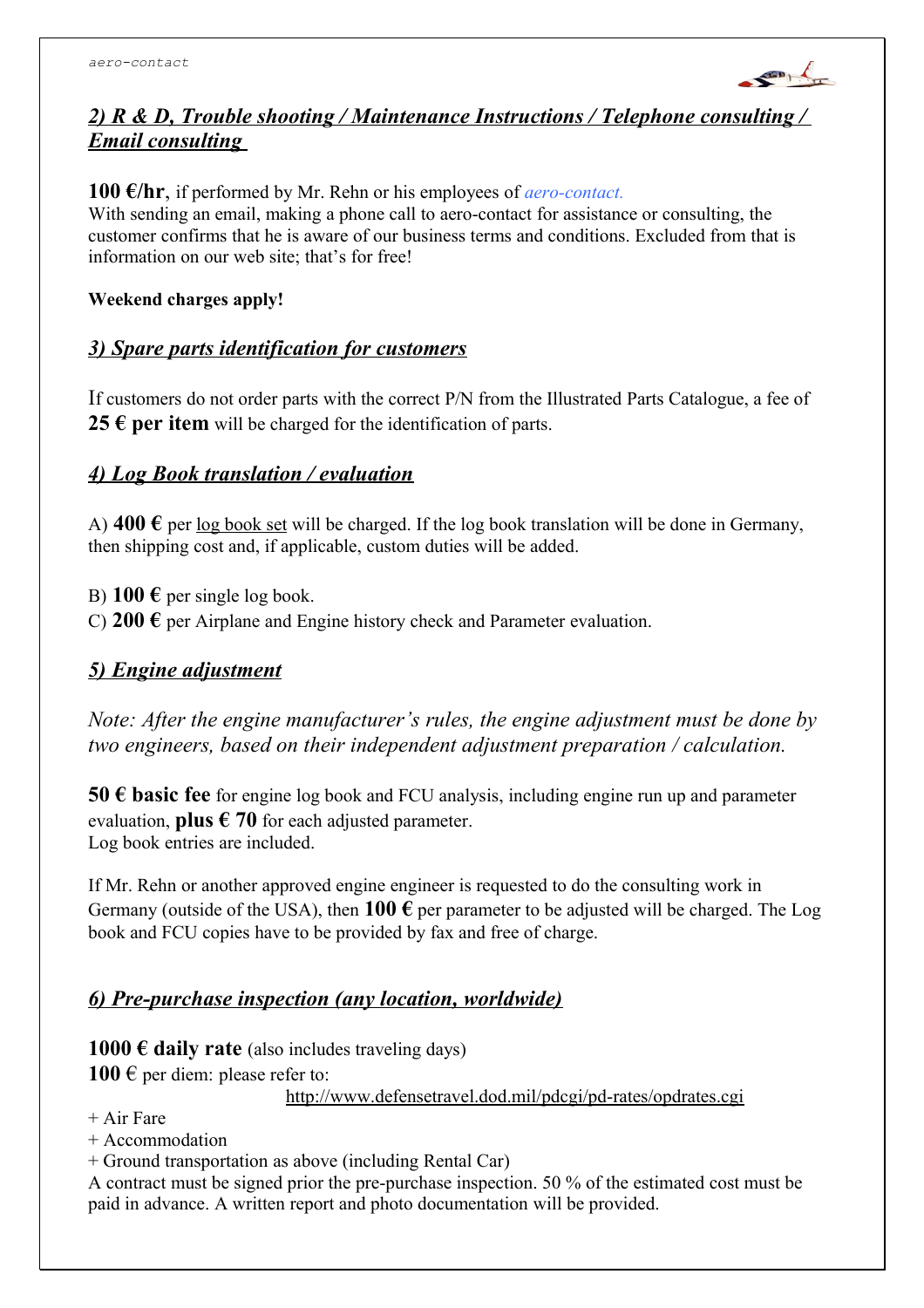

## *7) Technical Ground Course L-39*

10 days are **2200 €** per participant (minimum 6 - maximum 11-12 participants) Accommodation, Air Fare or ground transport will be split between the participants. More details on request.

## *8) Parts Sale*

For the sale of spare parts for L-39 and other aircraft from Germany to Customer's location (outside of Germany) a German Export License might be necessary. Details on Request!

**Individuals or Companies that are related or acting on behalf of the countries listed on the embargo list of the EU, issued by the Federal Export Office of Germany are excluded from any service or parts supply. See those countries on this list at:**

German:

http://www.bafa.de/DE/Aussenwirtschaft/Ausfuhrkontrolle/Embargos/embargos\_node.html

Parts are for sale only in exchange! Rubber parts and light bulbs are excluded from that. If parts are missing and an outright sale is requested, it must be addressed with the request by the customer. In that case the core value will be added to the sales price. Parts will be shipped only after receiving an advance payment.

#### *9) Parts loan*

Any spare part sent out by aero-contact for trouble shooting, will be charged with a loan fee of **120 €/week**. All shipping cost to customer's location and back to aero-contact are to be covered by the customer.

*There will be a refundable down payment for each part.*

#### *10) Technical equipment / Tools / Ground support equipment loan*

- Tools on request.
- Ground support equipment

| Hydraulic jacks (3)       | 60,00 € / day 400,00 € / week                   |
|---------------------------|-------------------------------------------------|
| Hydraulic ground power    | 30,00 $\epsilon$ / day 140,00 $\epsilon$ / week |
| Tail Cart                 | 35,00 $\epsilon$ / day 245,00 $\epsilon$ / week |
| Engine cart               | 35,00 $\epsilon$ / day 245,00 $\epsilon$ / week |
| Wing stand                | 45,00 € / day 315,00 € / week                   |
| Tow bar                   | 25,00 € / day 105,00 € / week                   |
| Preservation rig (engine) | 45,00 € / day 315,00 € / week                   |

*Other technical equipment, like compressor wash system, IDB Torque testing etc. will be offered on request. There will be a refundable down payment for each item, if the equipment is not accompanied by us.* 

*There will be no fee, if the equipment is used to maintain your airplane in our shop!*